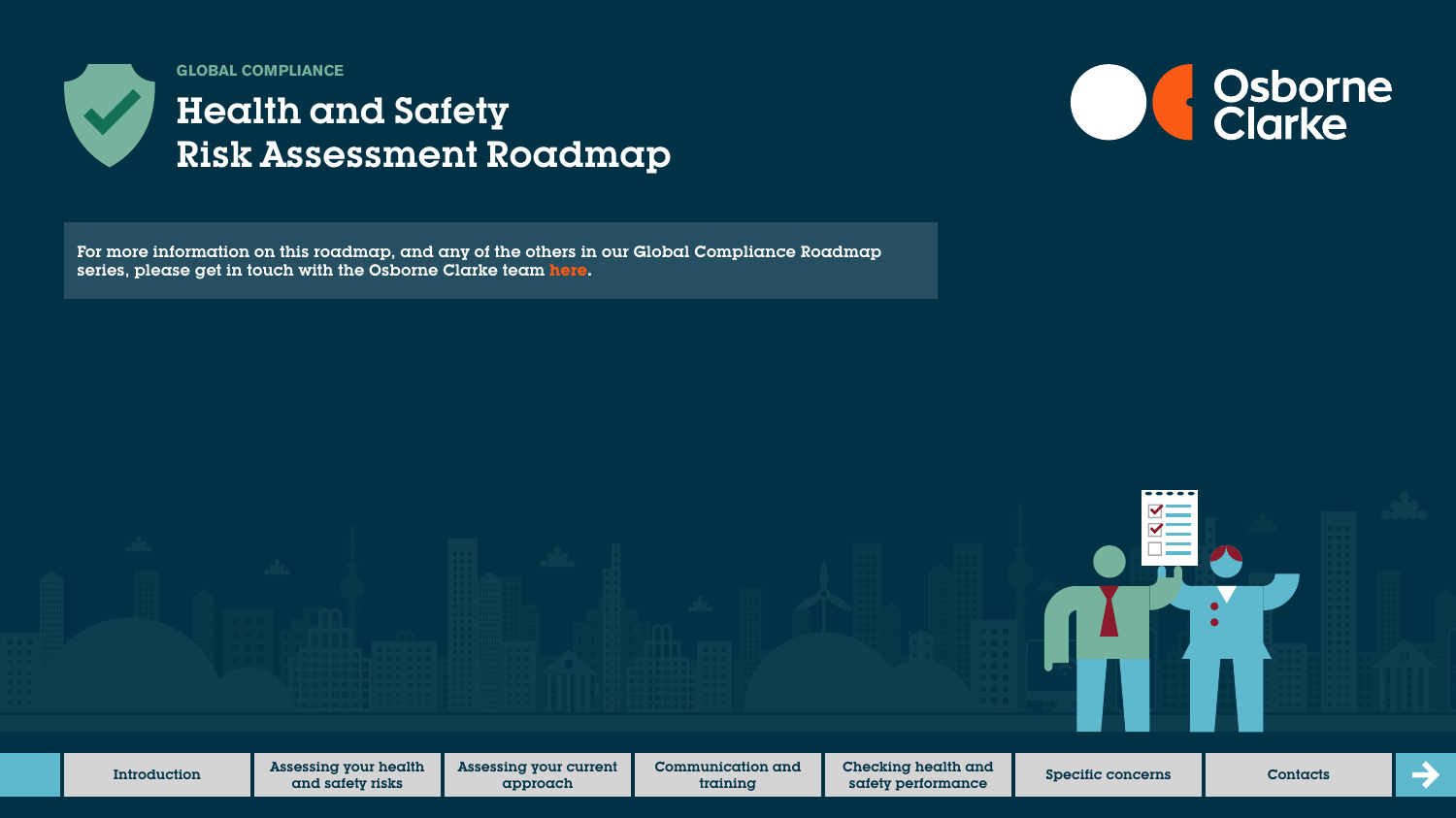### **Introduction**

All employers have duties to control the risks to the health and safety of their employees and those who may be affected by their business. In order to comply with the Health and Safety at Work Act 1974, employers must be able to demonstrate that they have taken steps to reduce such risks to a level as low as is reasonably practicable.

The starting point is to ensure that all material risks associated with your business have been identified. Those risks should then be assessed and where practicable adequate control measures implemented.

Health and safety management should be a continually evolving process of improvement. Changes to business practices or the introduction of new equipment can introduce new risks or alter existing risk profiles. As such risk assessments should not be viewed as a one off exercise but be subject to a regular review.

Set out below is a 'roadmap' of questions and issues designed to identify key information that will need to be taken into account by a business in determining the health and safety risks it may face.

Having answered these questions, an assessment can be made of the extent to which a commercial organisation's policies and procedures adequately address those risks, and what further measures could or should be adopted to assist the business in meeting its statutory health and safety obligations.

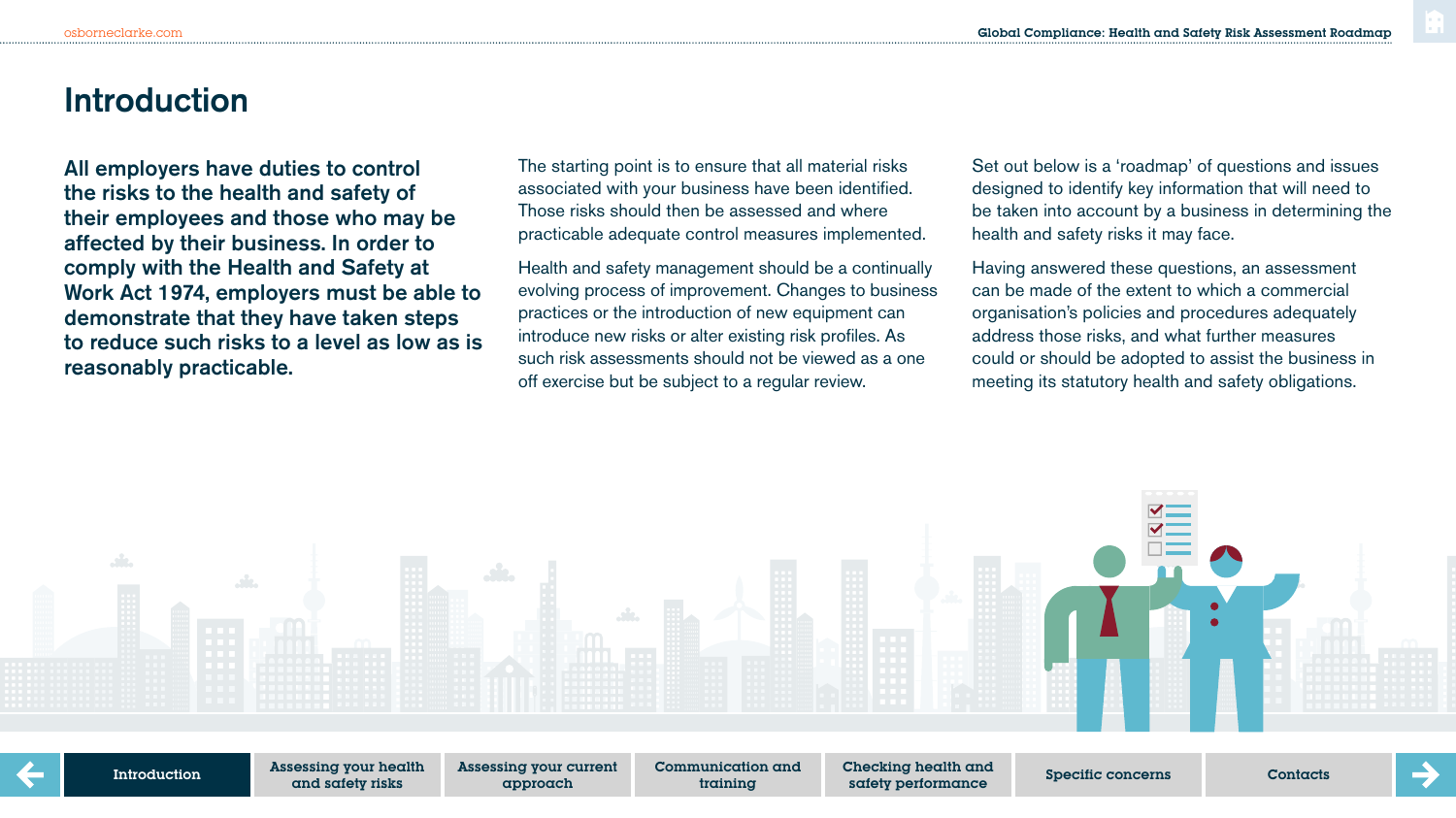### **1. Assessing your health and safety risks**

#### 1.1 About your business

- $\Box$  What is the principal function of your business?
- $\Box$  Does this require interface with the public?
- $\Box$  Do you regularly have contractors working on your premises and/or premises which you control?

### 1.2 Business management

- $\Box$  Do you have someone senior in the business who is responsible for health and safety?
- $\Box$  Who sets the organisational health and safety policy and
- $\Box$  Do you use key performance and safety performance?
- $\Box$  Do you periodically review your health and safety in light of an
- $\Box$  Are the health and safety implication decisions recognised and add
- $\Box$  Have you undertaken an analysis risk may arise within the oper
- 1.3 Corporate structu
- $\Box$  Do you have subsidiary comp

For more information on this roadmap, and any of the others in our Global Compliance Roadmap series, please get in touch with the Osborne Clarke team **[here.](https://sites-osborneclarke.vuturevx.com/82/6426/pages/global-compliance-roadmaps.asp)**

Do you have any business partners, for example joint venture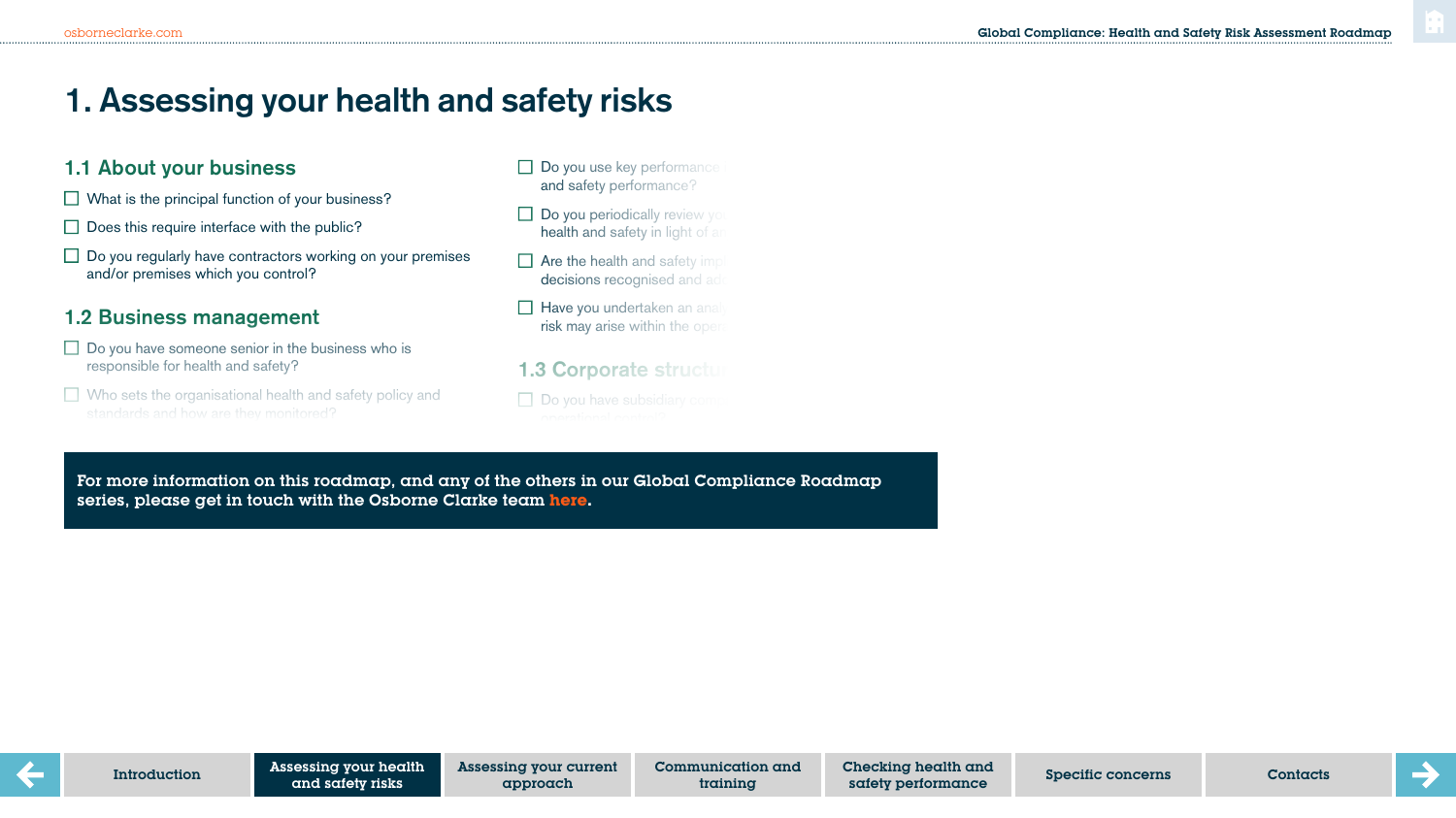## **2. Assessing your current approach to health and safety**

#### 2.1 Safety culture

- $\Box$  Is safety perceived to be ranked high, low or not at all, in the priorities of senior management/the Board (or equivalent)?
- $\Box$  Are there clear communication lines on health and safety matters from the senior leadership team to employees and back up again?
- $\Box$  Do managers give feedback on safety performance to the leadership teams?
	- (i) If so, how is that feedback provided?

Can they do so anonymously?

 $\Box$  How does the business learn from accident history, incident reporting etc.?

#### **2.2 Policies and proced**

- $\Box$  Do you have a clear policy statement **business will ensure a safe and health** employees and anyone else activities?
- $\Box$  Are health and safety roles/re
- $\Box$  Are the right people conduct assessments (i.e. with an und and safety risk and how to ma
- $\Box$  How does the business brief health and safety?
- 

For more information on this roadmap, and any of the others in our Global Compliance Roadmap series, please get in touch with the Osborne Clarke team **[here.](https://sites-osborneclarke.vuturevx.com/82/6426/pages/global-compliance-roadmaps.asp)**

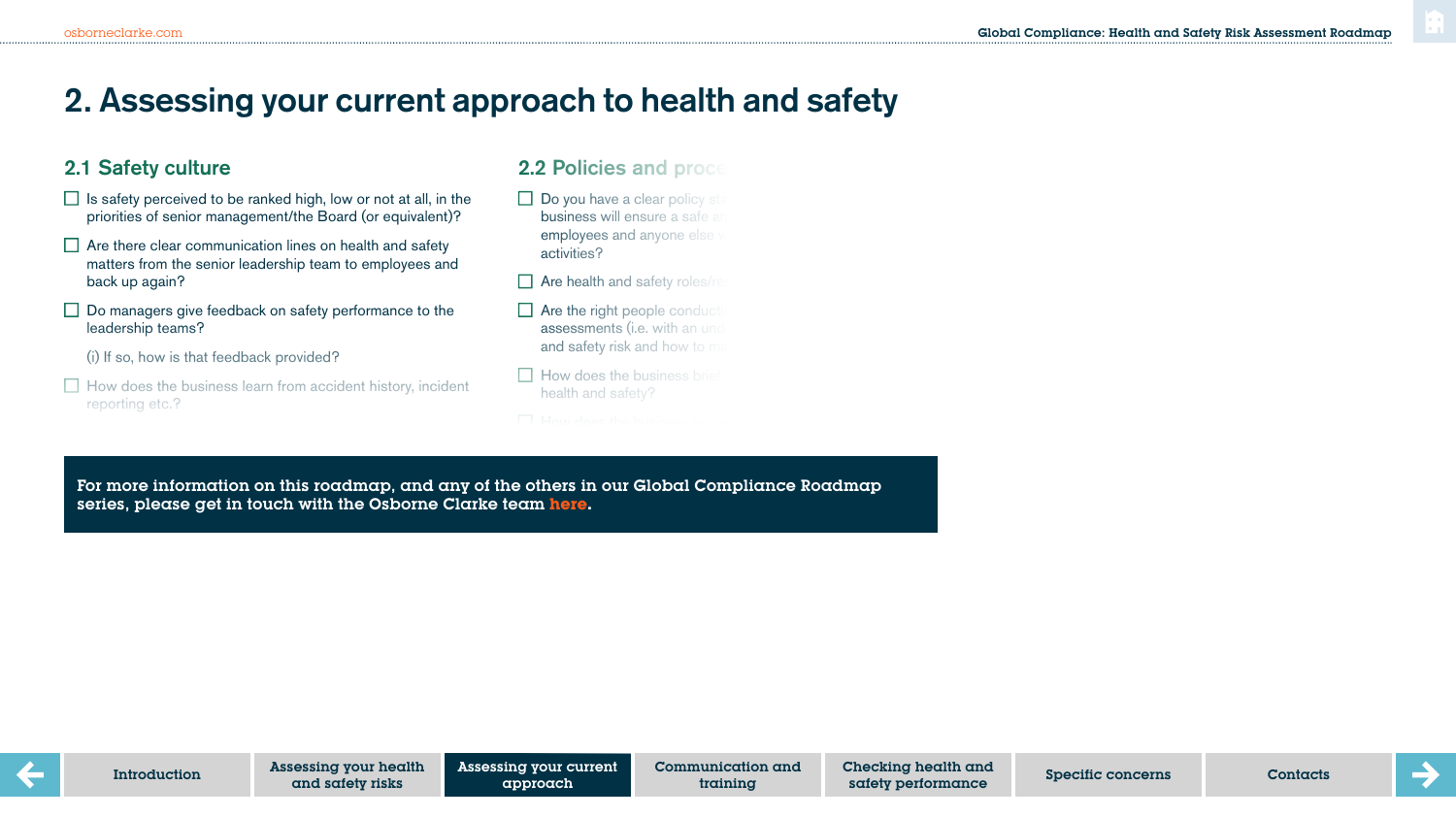### **3. Communication and training**

#### 3.1 Employee engagement

- $\Box$  Do you ensure health and safety information is communicated effectively, for example, using a variety of mediums within your organisation?
- $\Box$  Are the needs of any vulnerable workers (temporary or agency staff, or those whose first language is not English) appropriately met, including through, for example, the use of interpreters, use of symbols and diagrams rather than written instructions?
- $\Box$  Are employees consulted in good time about significant matters that could affect their health and safety?
- $\Box$  Does your organisation have a whistleblowing procedure and if so, is this overseen by a member of senior management?

#### **3.2 Competence and**

- $\Box$  Have the senior leadership to relevant health and safety training
- $\Box$  What level of training, qualific require of any health and safe business?
- $\Box$  Does your organisation provi relevant employees?
- $\Box$  Is the training tailored so that training relative to their roles
- $\Box$  Is understanding of the train

Do contractors have an appropriate level of induction and training? For more information on this roadmap, and any of the others in our Global Compliance Roadmap series, please get in touch with the Osborne Clarke team **[here.](https://sites-osborneclarke.vuturevx.com/82/6426/pages/global-compliance-roadmaps.asp)**

Communication and training ing your current **Communication and Checking health and Specific concerns Contacts** Contacts Contacts Contacts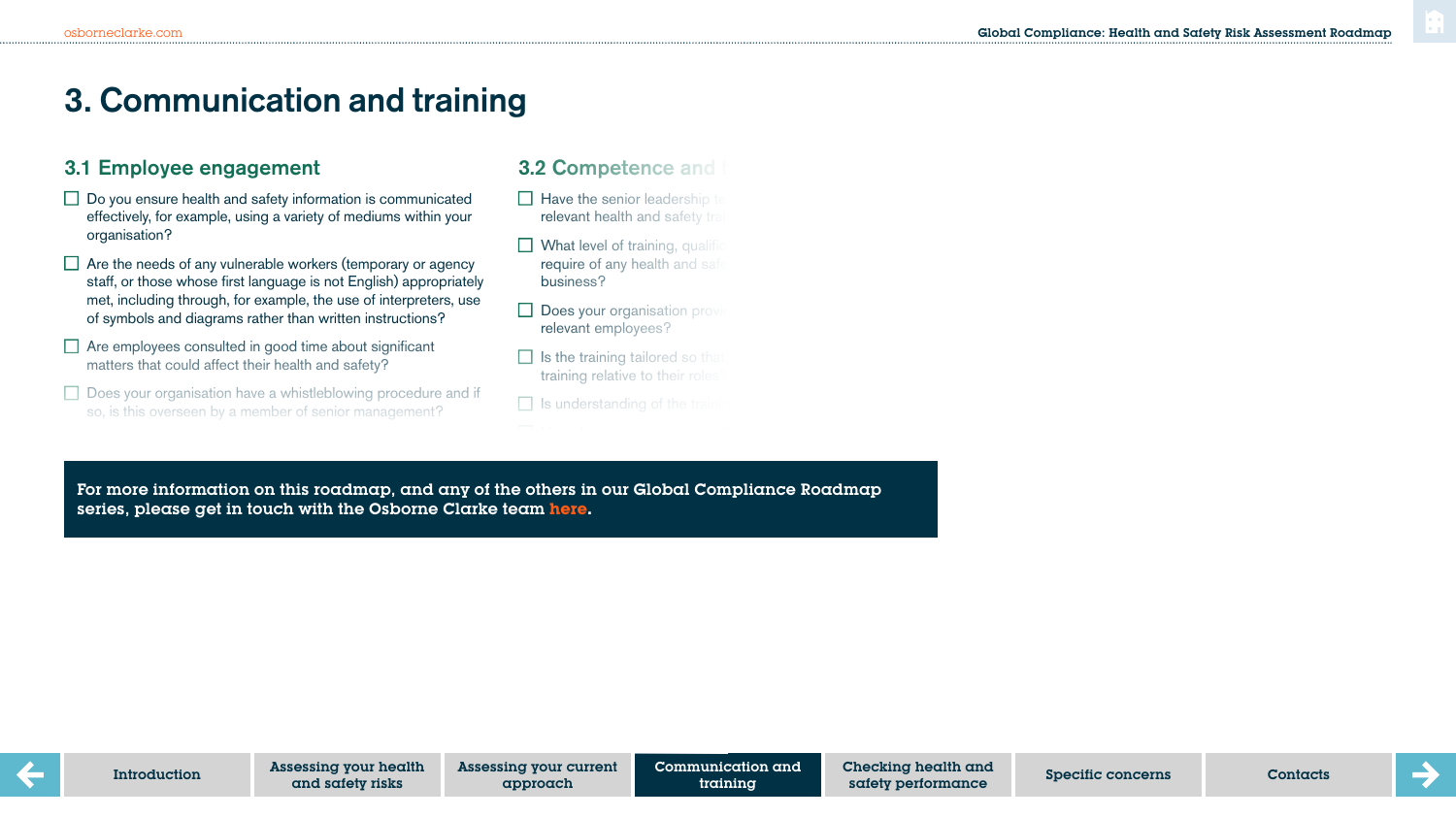### **4. Checking health and safety performance**

#### 4.1 Monitoring and review

- $\Box$  What review and audit processes are in place for health and safety?
- $\Box$  Is the level of monitoring proportionate to the risk profile of the business?
- $\Box$  How are managers and supervisors made aware of health and safety performance in their team/across the business?

For more information on this roadmap, and any of the others in our Global Compliance Roadmap series, please get in touch with the Osborne Clarke team **[here.](https://sites-osborneclarke.vuturevx.com/82/6426/pages/global-compliance-roadmaps.asp)**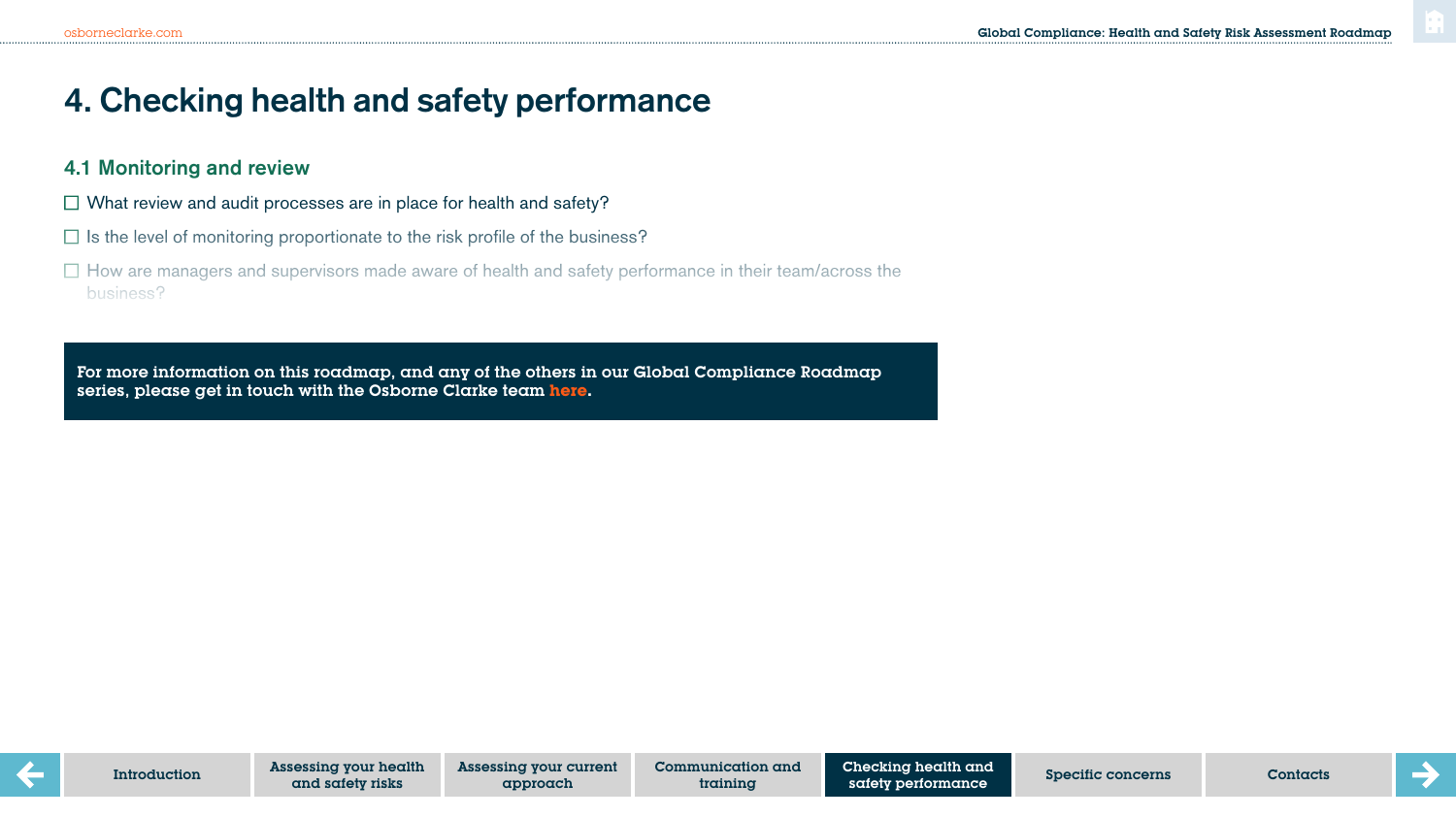### **5. Specific concerns**

- $\Box$  Have any potential health and safety issues or red flags been identified as part of any internal or external audits conducted within the past 5 years? If so, how were these dealt with?
- $\Box$  Have any whistleblower reports referred to potential health and safety issues within the past 5 years? If so, how were these dealt with?
- $\Box$  Are you aware of any allegations, inquiries, investigations, prosecutions or other actions by a regulator which may indicate a health and safety issue connected to your organisation or a third party that performs services for or on your bealf?

Have any personal injury claims been brought against the business in the last 3 years/are there any clear

For more information on this roadmap, and any of the others in our Global Compliance Roadmap series, please get in touch with the Osborne Clarke team <mark>[here.](https://sites-osborneclarke.vuturevx.com/82/6426/pages/global-compliance-roadmaps.asp)</mark><br>.

 $\mathcal{P}_\text{max}$  is such and safety is supersy. The business  $\mathcal{P}_\text{max}$